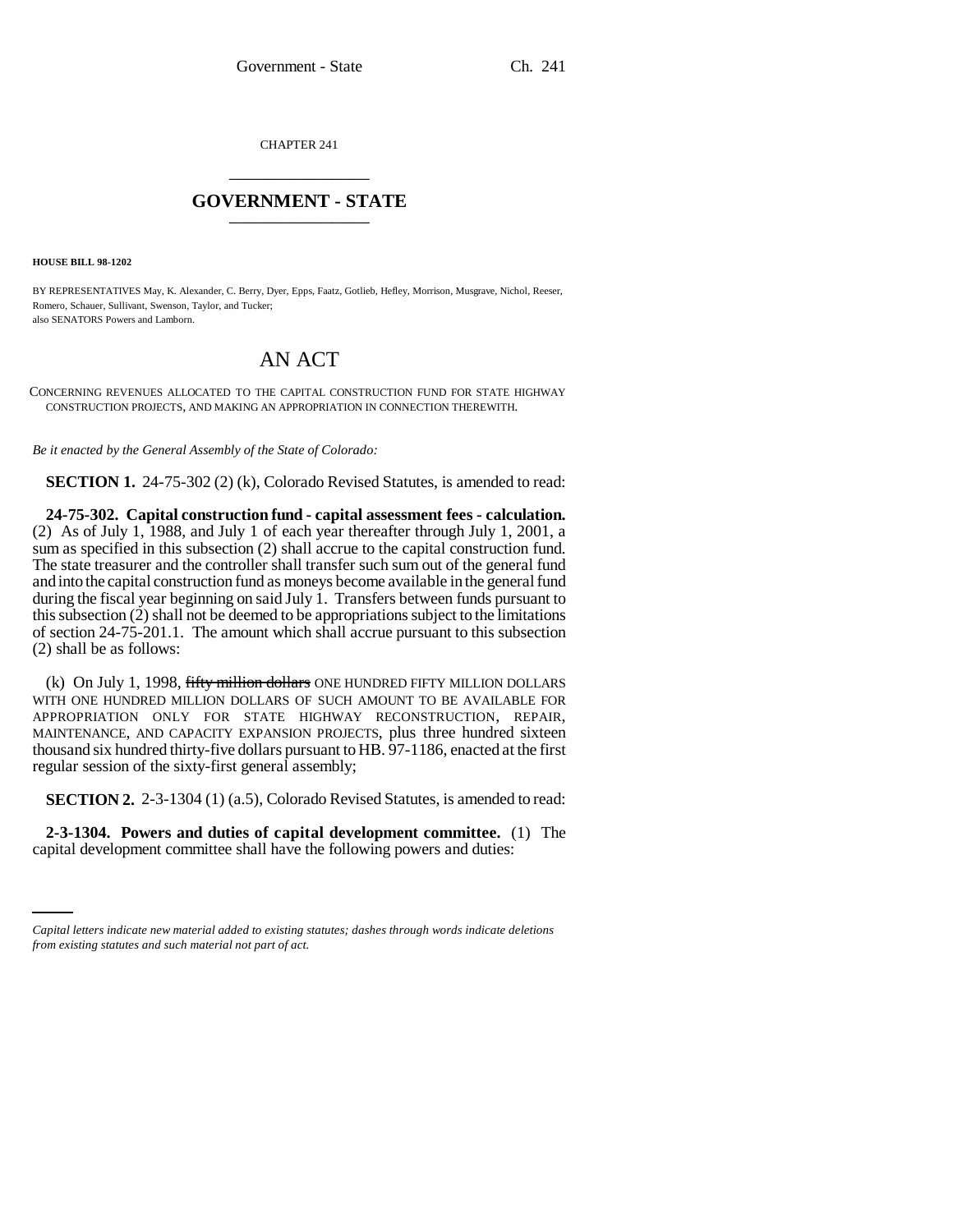(a.5) To study the capital construction request from the transportation commission for state highway reconstruction, repair, and maintenance projects to be funded from money transferred to the capital construction fund pursuant to section 24-75-302 (2), C.R.S., specifically for such purpose. On or before October 1 of each year, the transportation commission shall submit its capital construction request, based on the statewide transportation improvement programs, with a prioritized list of recommended state highway reconstruction, repair, and maintenance projects with the priority of projects on the list determined on the basis of greatest need without regard to location in the state; except that, for the 1996-97 1998-99 fiscal year, the prioritized list of projects to be funded by the revenues appropriated for such year by S.B. 96-197 HOUSE BILL 98-1202, as enacted at the second regular session of the sixtieth SIXTY-FIRST general assembly, shall consist only of state highway reconstruction, repair, maintenance, and capacity expansion projects. The capital development committee shall determine the number of projects on the list that may be funded from money available in the capital construction fund for state highway reconstruction, repair, or maintenance projects. Only projects on the list may be funded from money available in the capital construction fund for state highway reconstruction, repair, or maintenance projects, and the projects must be funded in the priority determined by the transportation commission. Projects on the list submitted by the transportation commission by October 1 may be funded from money transferred to the capital construction fund and available in the current fiscal year or money to be transferred to the capital construction fund for the fiscal year beginning the following July 1.

**SECTION 3.** 39-26-123 (1), (2) (a) (I) (A), (2) (d), and (2) (e), Colorado Revised Statutes, are amended to read:

**39-26-123. Receipts - disposition - repeal.** (1) Eighty-five percent of all receipts collected under the provisions of this article shall be credited to the old age pension fund. Before July 1, 1997, and for the fiscal year commencing  $J_{\text{uly}}$  1, 2002 JULY 1,2008, and each year thereafter, the remaining fifteen percent shall be credited to the general fund, and the general assembly shall make appropriations therefrom for the expenses of the administration of this article.

(2) (a) (I) (A) Eighty-five percent of all receipts collected under the provisions of this article shall be credited to the old age pension fund. For the fiscal year commencing July 1, 1997, and for four TEN succeeding fiscal years thereafter, the remaining fifteen percent shall be allocated between and credited to the general fund and the highway users tax fund, as a portion of the sales and use taxes attributable to sales or use of vehicles and related items, as follows: Ten percent of net revenue from sales and use tax to the highway users tax fund and five percent thereof to the general fund.

(d) For the fiscal year commencing July 1, 1997, and for four TEN succeeding fiscal years thereafter, the state treasurer shall credit an amount of sales and use taxes attributable to sales or use of vehicles and related items to the highway users tax fund as provided in paragraph (a) of this subsection (2).

(e) This subsection (2) is repealed, effective  $\frac{\text{July }1, 2002}{1, 2002}$  JULY 1, 2008.

**SECTION 4.** 43-4-205 (6.5) (b), Colorado Revised Statutes, is amended to read: